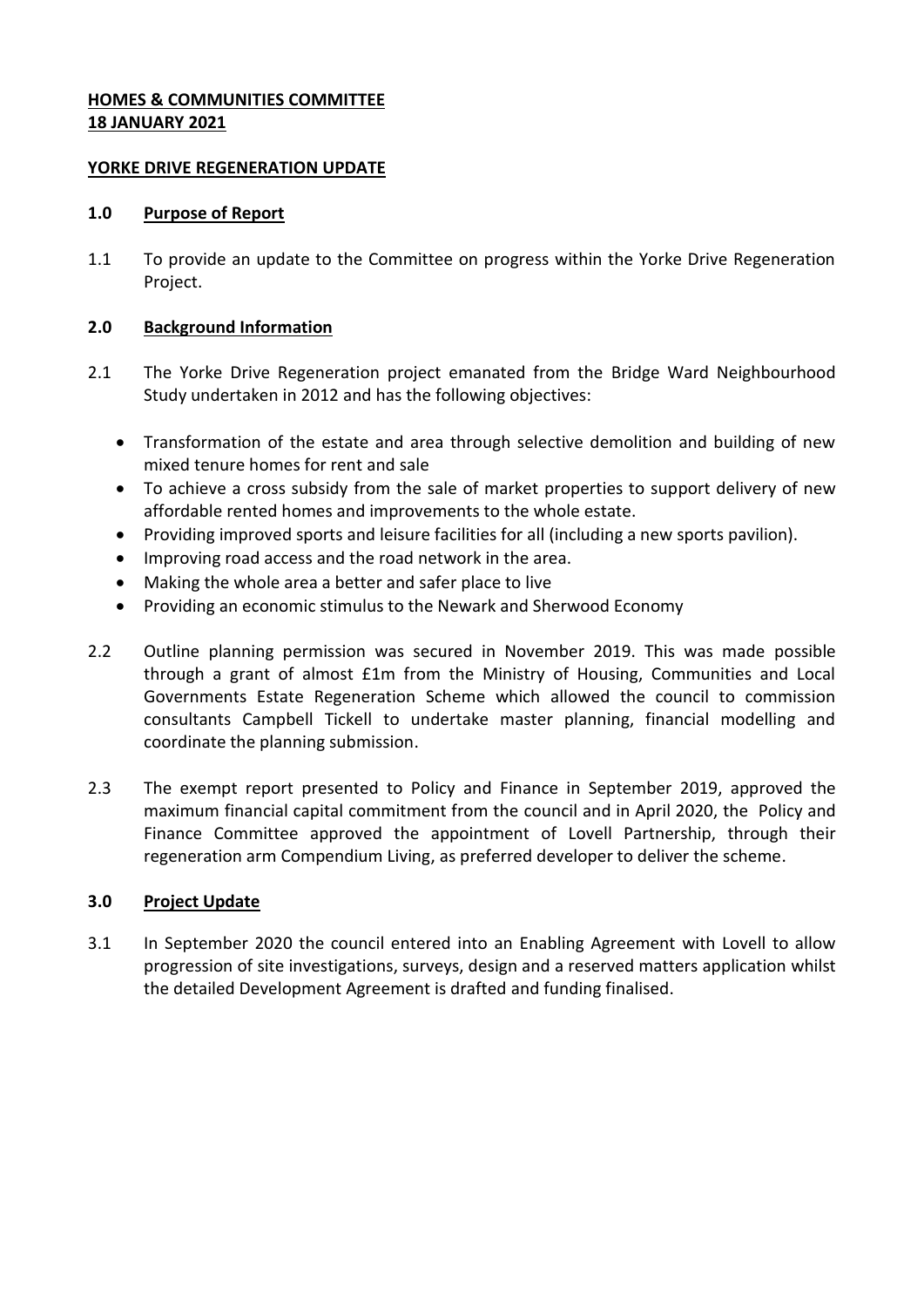3.2 An update against key areas of the project is presented below:

| Key actions    | Update                                                                                                                                   |
|----------------|------------------------------------------------------------------------------------------------------------------------------------------|
| Land           | Fourteen privately owned properties fall within the demolition zone                                                                      |
| Assembly       | and the Council has begun the process liaising with owners with a                                                                        |
| through        | view to purchasing these through an agreed voluntary sale.                                                                               |
| acquisition of |                                                                                                                                          |
| privately      | Since the September Committee update a further two properties                                                                            |
| owned          | have been purchased (bringing the total to three) with an additional                                                                     |
| properties.    | four currently in the conveyance process and valuations completed                                                                        |
|                | on all but one property.                                                                                                                 |
|                |                                                                                                                                          |
|                | A compulsory purchase order will be sought as a last resort to ensure<br>land assembly; Weightmans Law has been appointed to support the |
|                | Council through this process if necessary. A further Committee Paper                                                                     |
|                | for approval to submit a CPO will be brought forward in due course.                                                                      |
|                |                                                                                                                                          |
| Site           | Under the Enabling Agreement the following site investigations have                                                                      |
| Investigations | been undertaken to inform the reserved matters application:                                                                              |
|                | Ground Investigations - soil depth, composition and drainage                                                                             |
|                | capacity                                                                                                                                 |
|                | CCTV of the existing drainage system                                                                                                     |
|                | Further ecology surveys                                                                                                                  |
| Reserved       | Detailed design work is underway with HTA architects for the                                                                             |
| Matters-       | residential elements of the project and STRI and Langtry Langton for                                                                     |
| Design of      | the football pitch and pavilion design respectively.                                                                                     |
| estate,        |                                                                                                                                          |
| housing and    | On 8 <sup>th</sup> and 9 <sup>th</sup> December, those residents directly impacted by the                                                |
| sports         | project through demolition of their existing home were invited to a                                                                      |
| pavilion       | consultation event to consider the emerging designs. Feedback from                                                                       |
|                | this consultation will be fed into the design and a further consultation                                                                 |
|                | for a wider range of stakeholders is being planned for late January                                                                      |
|                | 2021.                                                                                                                                    |
|                | Emerging designs from the December consultation can be viewed                                                                            |
|                | here:                                                                                                                                    |
|                | https://bit.ly/3mdGAWD                                                                                                                   |
|                |                                                                                                                                          |
|                | The current programmer targets a reserved matters application by                                                                         |
|                | the end of February 2021.                                                                                                                |
| Acquisition of | The council completed on the acquisition of 1-9 Lincoln Court on 9 <sup>th</sup>                                                         |
| 1-9 Lincoln    | November 2020 and the existing tenants have been transferred to                                                                          |
| Court from     | secure council tenancies. The council secured the agreement of                                                                           |
| Paragon Asra   | Homes England to permit the grant attached to the properties to be                                                                       |
| Housing        | put back into the scheme or into a Recycled Capital Grants Fund.                                                                         |
| Association    |                                                                                                                                          |
| Development    | As part of the Councils 'Resident Offer', the Council is providing the                                                                   |
| of Shared      | option of a shared equity purchase to owner-occupiers whose home                                                                         |
| Equity         | falls within the demolition area. Working with Freeths, the project                                                                      |
| Product        | team is continuing to work on the most effective mechanism to                                                                            |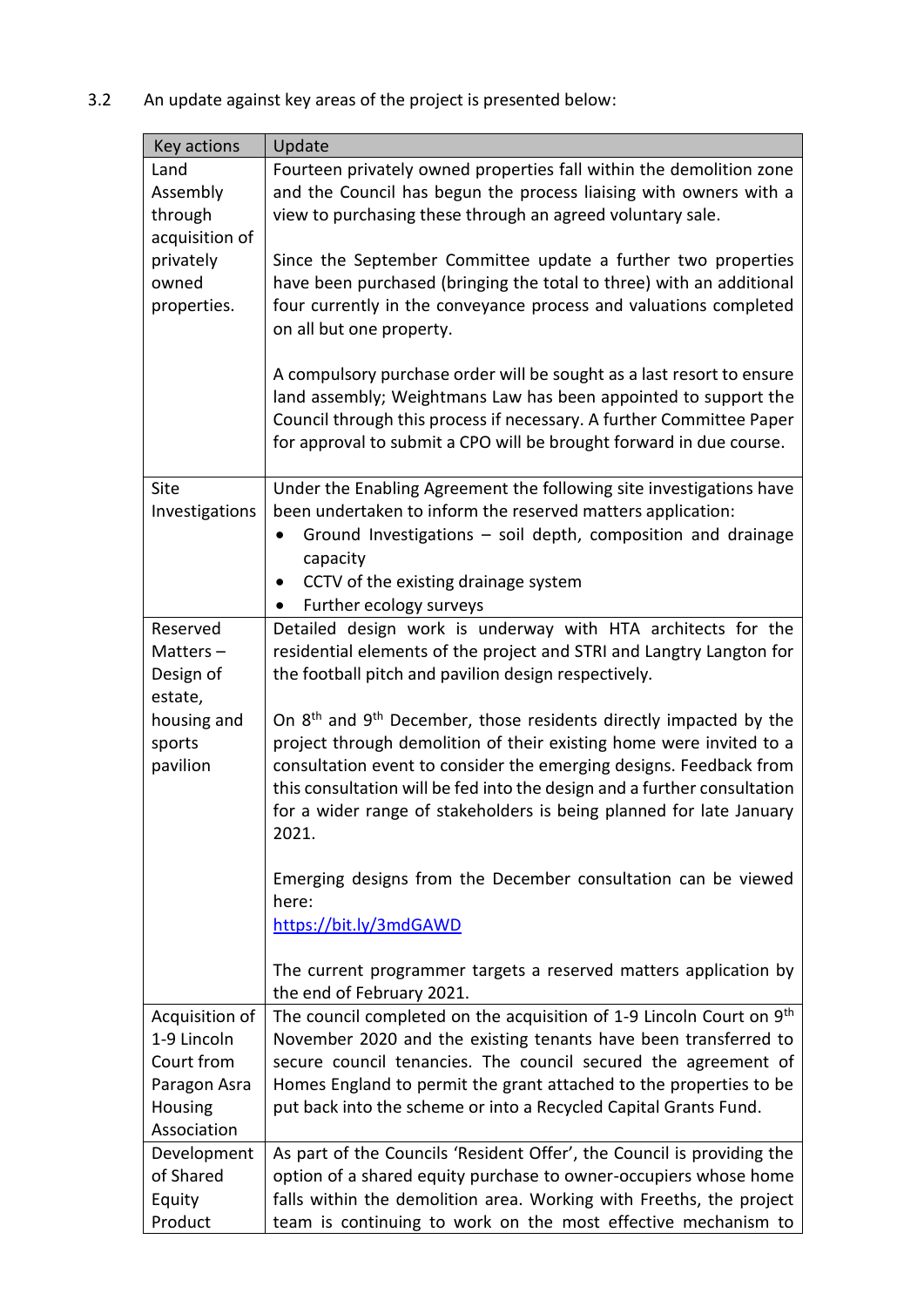|                                                                | deliver shared equity. It is anticipated that this offer will be taken up<br>by a maximum of 6 households.                                                                                                                                                                                                                                                                                                                                                                                                                                                                                                                                                |
|----------------------------------------------------------------|-----------------------------------------------------------------------------------------------------------------------------------------------------------------------------------------------------------------------------------------------------------------------------------------------------------------------------------------------------------------------------------------------------------------------------------------------------------------------------------------------------------------------------------------------------------------------------------------------------------------------------------------------------------|
| External<br>funding (HE)<br>secured                            | Since the September update, Homes England has published its new<br>prospectus for Affordable Housing 2021-2026 and officers are liaising<br>with Homes England to ascertain the impact of the new prospectus<br>on opportunities for funding. Whilst these discussions progress, the<br>team is also seeking to maximize alternative opportunities e.g. D2N2<br>and One Public Estate where possible and consider the capacity<br>within the councils own Housing Revenue Account should external<br>funding applications prove unsuccessful.                                                                                                             |
|                                                                | A meeting with Homes England (HE) and the Council's Chief Executive<br>and relevant Directors along with Project Manager took place in<br>December and a commitment was made by HE officers to give further<br>clarity on the Councils funding application by mid-January 2021. The<br>situation will be updated verbally to members at the meeting if<br>available.                                                                                                                                                                                                                                                                                      |
| Preparedness<br>for decant<br>and move of<br>130<br>households | The project phasing has been designed such that disruption to<br>residents is minimized with one move only as far as is practicably<br>possible. It is also anticipated that some households will choose to<br>move off the Drive rather than be rehoused in the new development.<br>The Councils Decant Policy was approved at Policy and Finance<br>November 2019 with the Resident Compensation Guide approved in<br>April 2020.<br>To date five properties within the first six due for demolition have<br>been decanted. In addition, natural voids (where a resident has<br>chosen to leave of their own accord) are being held in the first phase. |
| Management<br>of vacant<br>properties                          | The Project Board considered the benefits and challenges of holding<br>naturally occurring voids in Phase 1 with regards rent loss, the<br>potential of ASB versus additional costs of statutory compensation<br>payment and risks to the programme from delayed decant. It was<br>agreed that naturally occurring voids in Phase 1 will be held rather<br>than re-let. Void properties have been shuttered and made secure<br>with additional patrols from Community Protection Officers and<br>Tenancy Officers to manage any potential ASB and fly tipping.                                                                                            |
|                                                                | Since the last update in September, the opportunity to let some of<br>the current void properties on a temporary basis has arisen. In<br>support of homeless services across the council and in response to<br>the loss of the Winter Shelter for 2020, a number of void units will be<br>utilized as necessary. This not only supports colleagues in housing<br>options to ensure that residents can be appropriately housed without<br>the need for expensive Bed and Breakfast accommodation, but also<br>maximizes rental income to the Housing Revenue Account.                                                                                      |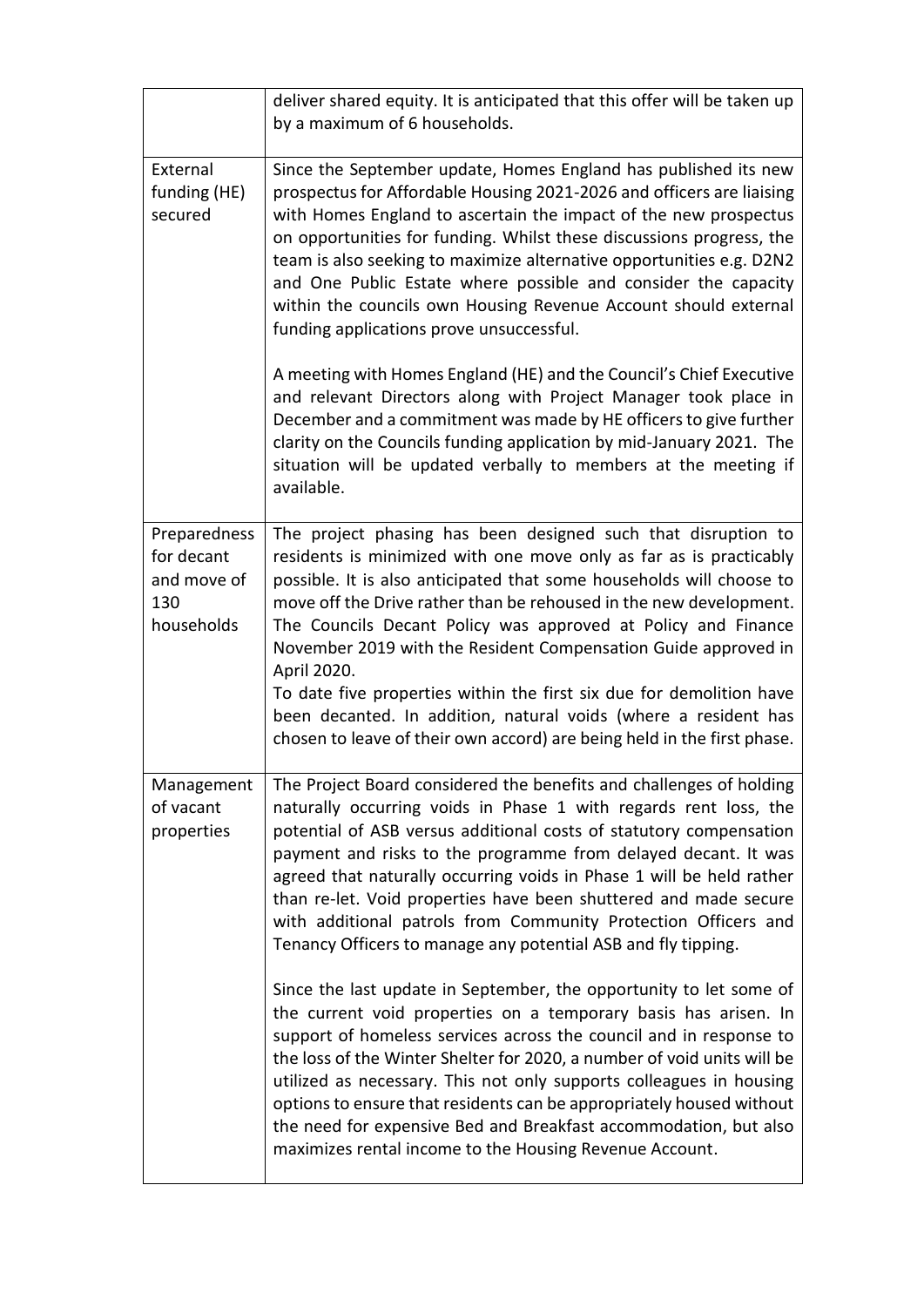| Community    | The project has continued to have a high level of community                                                                                                                                                                                                                                                                                                                                                                                                                                                          |
|--------------|----------------------------------------------------------------------------------------------------------------------------------------------------------------------------------------------------------------------------------------------------------------------------------------------------------------------------------------------------------------------------------------------------------------------------------------------------------------------------------------------------------------------|
| and resident | involvement and this is now evolving to reflect new ways of working                                                                                                                                                                                                                                                                                                                                                                                                                                                  |
| involvement  | in response to Covid-19 and include:                                                                                                                                                                                                                                                                                                                                                                                                                                                                                 |
|              | Resident Engagement - online one-to-one consultation with<br>$\bullet$<br>households directly impacted by the regeneration proposals 8 <sup>th</sup><br>and 9 <sup>th</sup> December<br>• Stakeholder engagement pre- reserved matters submission<br>planned for January 2021<br>Newsletter - produced every 2 months - latest December 2021<br>$\bullet$<br>and distributed to homes on and adjacent to the estate<br>Facebook - regularly updated<br>$\bullet$<br>Direct liaison with Ward Councilors<br>$\bullet$ |

## **4.0 Equalities Implications**

4.1 Equality implications for this regeneration scheme have been considered with an Equality Impact Assessment presented to Policy and Finance Committee November 2018.

## **5.0 Digital Implications**

- 5.1 The current significant digital implications for the project is the reliance on online mechanisms for consultation and engagement. Whilst a proportion of residents continue to engage through Facebook and the use of MS Teams, a significant proportion have not engaged through these methods and therefore the distribution of the hard copy newsletter is still critical whilst Covid19 restrictions prevent face to face consultation.
- 5.2 Consideration is also being given to the delivery of broadband connectivity within the new development, though this will not impact on our internal services, it would support digital connectivity in this area across a whole range of services for residents.

# **6.0 Financial Implications (FIN20-21/1246)**

- 6.1 The project is currently expected to remain within the approved capital budget (reported to Policy and Finance Committee on 2 April 2020) of £13.400m for HRA and £3.358m for General Fund.
- 6.2 Within the current approved budget there is an expectation that grant funding of £3.760m would be available from Homes England. The project has been modelled into the HRA Business Plan (BP) including the anticipated grant funding. Should the grant funding not be forthcoming, this would need to be re-modelled into the HRA BP to confirm it remains affordable.

## **7.0 Community Plan – Alignment to Objectives**

- 7.1 The rationale for the project has been clearly articulated in this and previous reports, its strategic importance is reflected through its inclusion in the Council's Community Plan. Following extensive and continued consultation with residents on the estate, the project is also supported by the overwhelming majority of residents.
- 7.2 The proposals directly relate to the following objectives within the Community Plan: